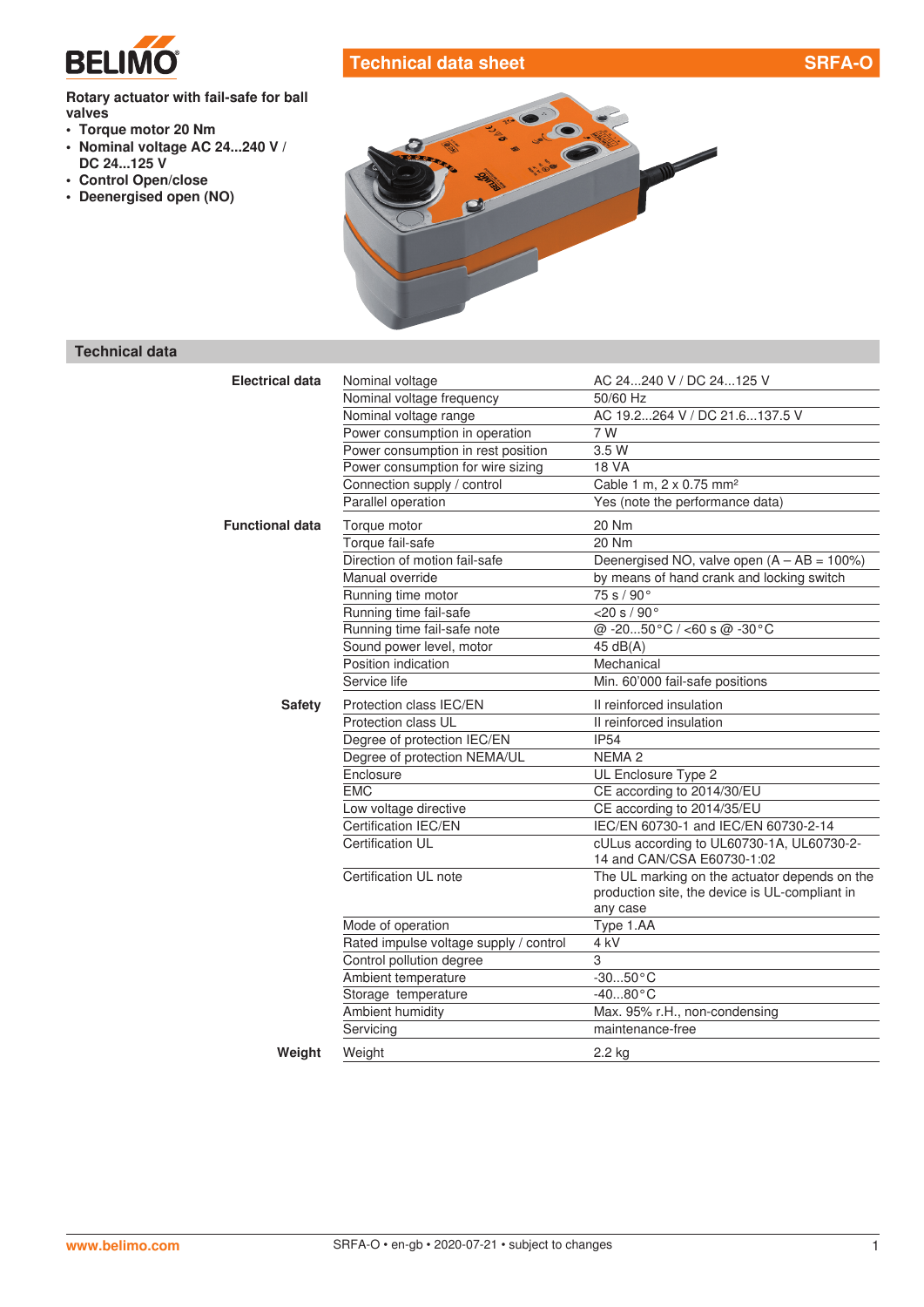

| <b>Safety notes</b>                |                                                                                                                                                                                                                                                                                                                                                             |  |  |
|------------------------------------|-------------------------------------------------------------------------------------------------------------------------------------------------------------------------------------------------------------------------------------------------------------------------------------------------------------------------------------------------------------|--|--|
|                                    | • This device has been designed for use in stationary heating, ventilation and air-<br>conditioning systems and must not be used outside the specified field of application,<br>especially in aircraft or in any other airborne means of transport.                                                                                                         |  |  |
|                                    | • Outdoor application: only possible in case that no (sea) water, snow, ice, insolation<br>or aggressive gases interfere directly with the actuator and that is ensured that the<br>ambient conditions remain at any time within the thresholds according to the data<br>sheet.                                                                             |  |  |
|                                    | • Caution: Power supply voltage!                                                                                                                                                                                                                                                                                                                            |  |  |
|                                    | • Only authorised specialists may carry out installation. All applicable legal or<br>institutional installation regulations must be complied during installation.                                                                                                                                                                                           |  |  |
|                                    | • The device may only be opened at the manufacturer's site. It does not contain any<br>parts that can be replaced or repaired by the user.                                                                                                                                                                                                                  |  |  |
|                                    | • Cables must not be removed from the device.                                                                                                                                                                                                                                                                                                               |  |  |
|                                    | • The device contains electrical and electronic components and must not be disposed<br>of as household refuse. All locally valid regulations and requirements must be<br>observed.                                                                                                                                                                          |  |  |
| <b>Product features</b>            |                                                                                                                                                                                                                                                                                                                                                             |  |  |
| Mode of operation                  | The actuator is equipped with a universal voltage feed module that can utilise supply<br>voltages of AC 24240 V and DC 24125V.<br>The actuator moves the valve to the operating position at the same time as tensioning<br>the return spring. The valve is turned back to the fail-safe position by spring force<br>when the supply voltage is interrupted. |  |  |
| Simple direct mounting             | Simple direct mounting on the ball valve with only one screw. The mounting orientation<br>in relation to the ball valve can be selected in 90° steps.                                                                                                                                                                                                       |  |  |
| <b>Manual override</b>             | By using the hand crank the valve can be operated manually and engaged with the<br>locking switch at any position. Unlocking is carried out manually or automatically by<br>applying the operating voltage.                                                                                                                                                 |  |  |
| Adjustable angle of rotation       | Adjustable angle of rotation with mechanical end stops.                                                                                                                                                                                                                                                                                                     |  |  |
| <b>High functional reliability</b> | The actuator is overload protected, requires no limit switches and automatically stops<br>when the end stop is reached.                                                                                                                                                                                                                                     |  |  |

### **Electrical installation**

#### **Wiring diagrams**

AC 24...240 V / DC 24...125 V, open/close



**Cable colours:**  $1 = blue$  $2 =$  brown